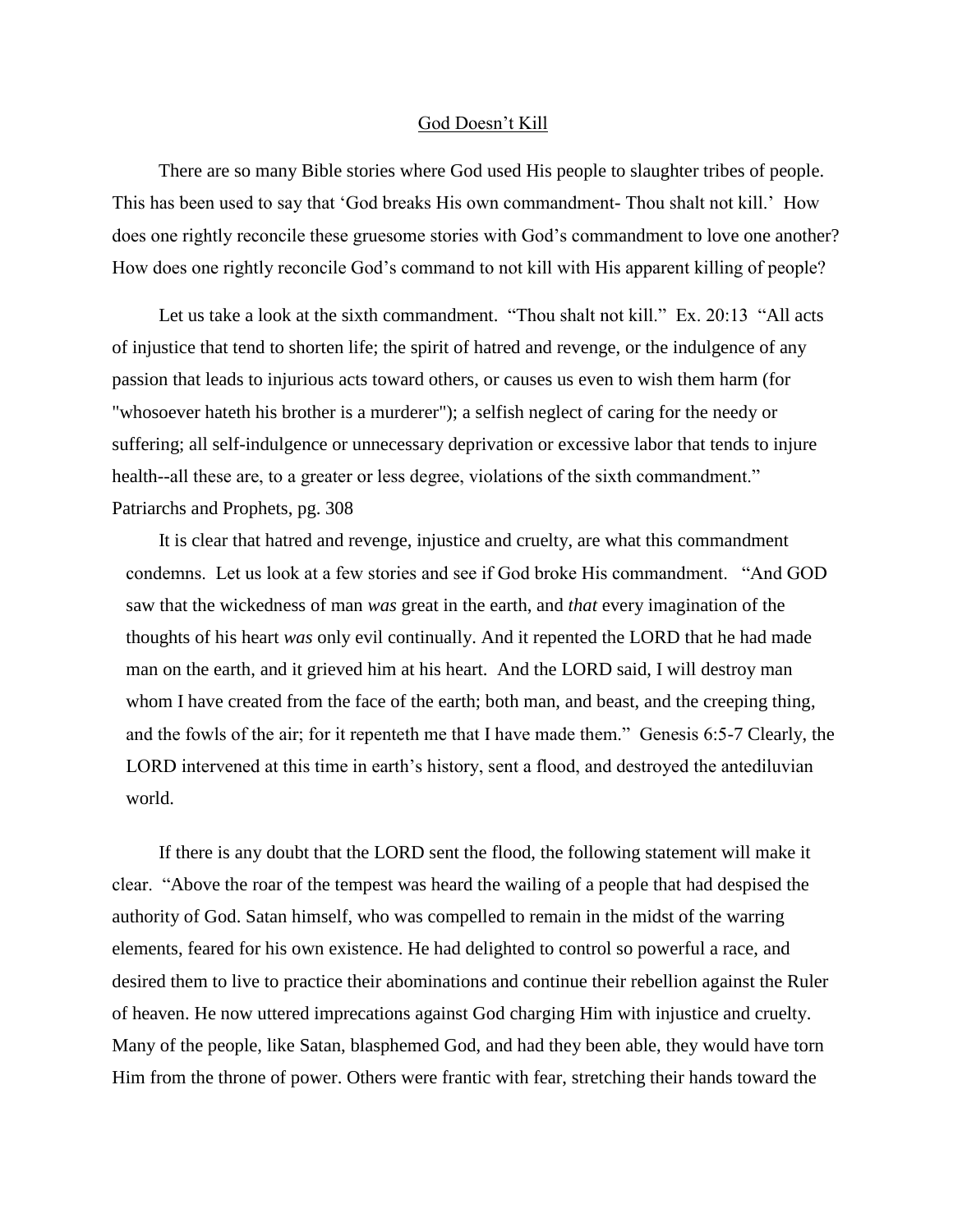ark and pleading for admittance. But their entreaties were in vain. Conscience was at last aroused to know that there is a God who ruleth in the heavens. They called upon Him earnestly, but His ear was not open to their cry. In that terrible hour they saw that the transgression of God's law had caused their ruin." PP, pgs. 99,100

From these inspired statements, several things come clear.

- 1. The antediluvians caused their own ruin by their disregard for God's law.
- 2. The devil feared for his existence from the flood.
- 3. After pleading with the people for so long, God stepped in executing justice up on them.

The Bible declared that the Lord would destroy them. Clearly, the Lord tried every means possible to save the people from their sins and when it became clear that there would be no change, God stepped in and executed justice. Did God kill them and break His own commandment?

The best way to illustrate this would be in a human court room. Someone is on trial for murder. The evidence is presented; truly, the person is guilty of this heinous crime. As the case comes to a close, the jury pronounces the sentence of death on the guilty individual. Finally, the judge hands down the sentence and the murderer dies for his crime. The jury and judge sentenced the person to death; were they guilty of murder? Of course not, they simply took the evidence and passed sentence based on all the facts. The person died because of their own evil deeds!

 That is the way it is with God and humanity! God bears long with people/nations. He gives them every opportunity to turn from their wicked ways and accept His goodness. However, when the wicked heart of man reaches a point, that only God can see, where there is no possibility of change, then God passes sentence and executes justice and judgment. This was the case with the tribes of Canaan that were erased from existence.

 Some have looked upon the carnage of the Canaanite tribes and declared, "I don't like the God of the Old Testament; I like Jesus better." They can't reconcile statements